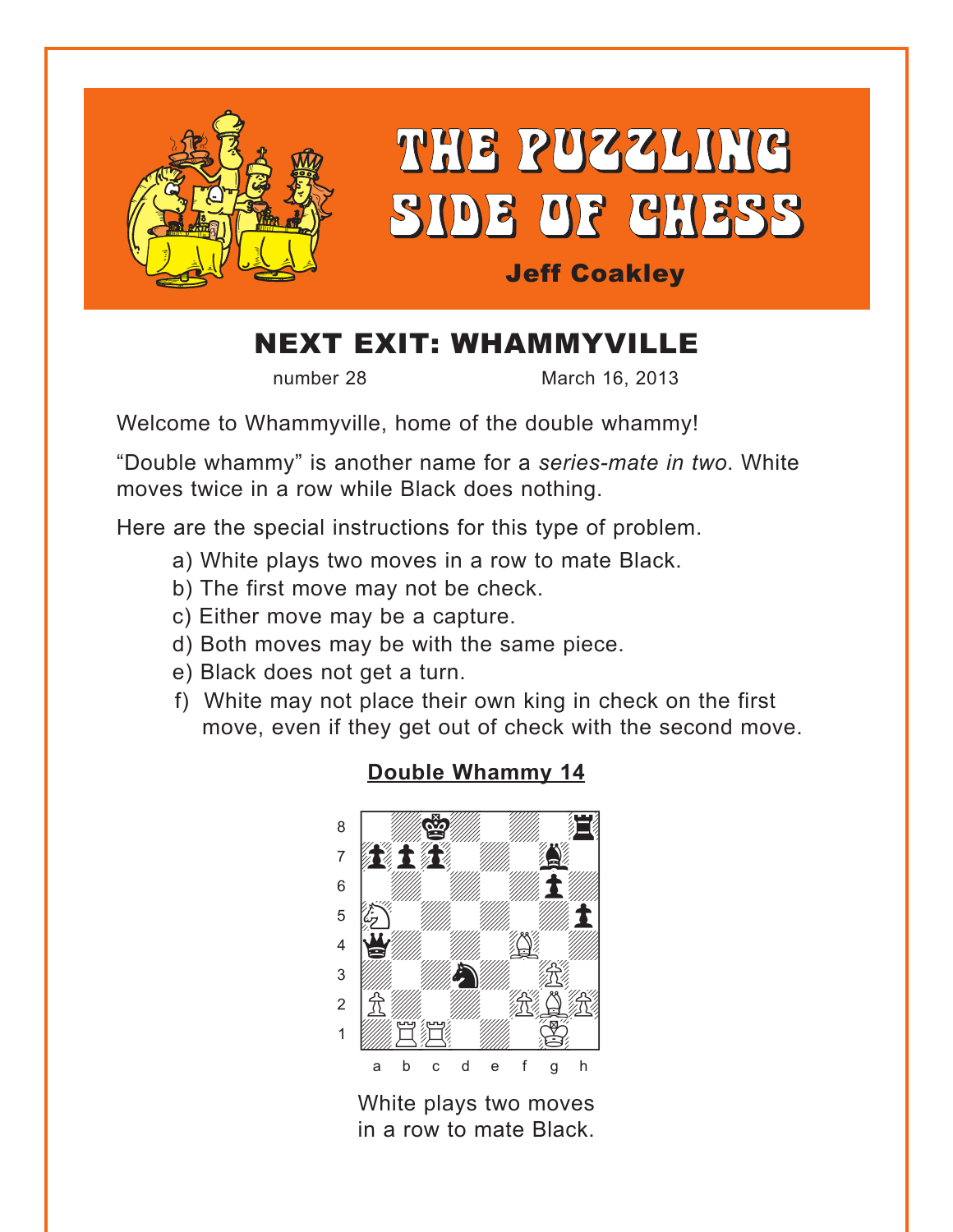<span id="page-1-0"></span>Making two consecutive moves is a great tactical advantage. Impress your opponents by trying it in a tournament game!?



For double whammies 1-13 and more information on series-movers, see columns 2, 7, 13, 20 in the archives.



## White plays two moves in a row to mate Black.

Another way to pose this kind of puzzle is "Find a white move that threatens mate in one. Then imagine that Black skips their turn."

#### **[Double Whammy 15](#page-3-0)** where  $\frac{1}{\sqrt{2}}$  and  $\frac{1}{\sqrt{2}}$  and  $\frac{1}{\sqrt{2}}$  and  $\frac{1}{\sqrt{2}}$  and  $\frac{1}{\sqrt{2}}$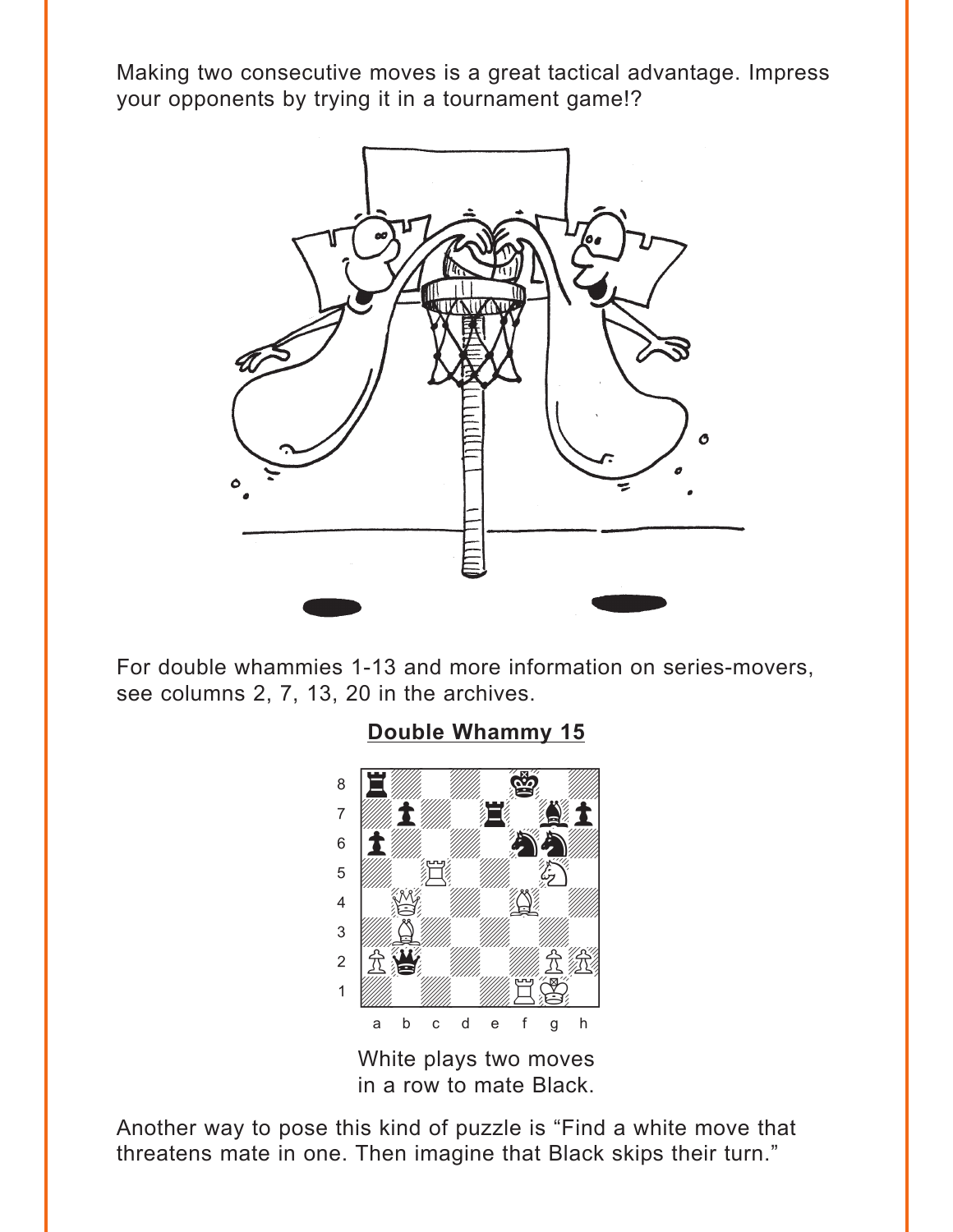## **[Double Whammy 16](#page-4-0)**

<span id="page-2-0"></span>

White plays two moves in a row to mate Black.

Most series-mates are longer than two moves. Each *Puzzling Side of Chess* column on double whammies concludes with one of these "multi-whams".

Like last time, the theme of this fifteen-mover is *bridge building*.



### **[Multi-Wham 05](#page-4-0)**

Series-mate in 15

White plays fifteen moves in a row to mate Black.The first fourteen moves may not be check.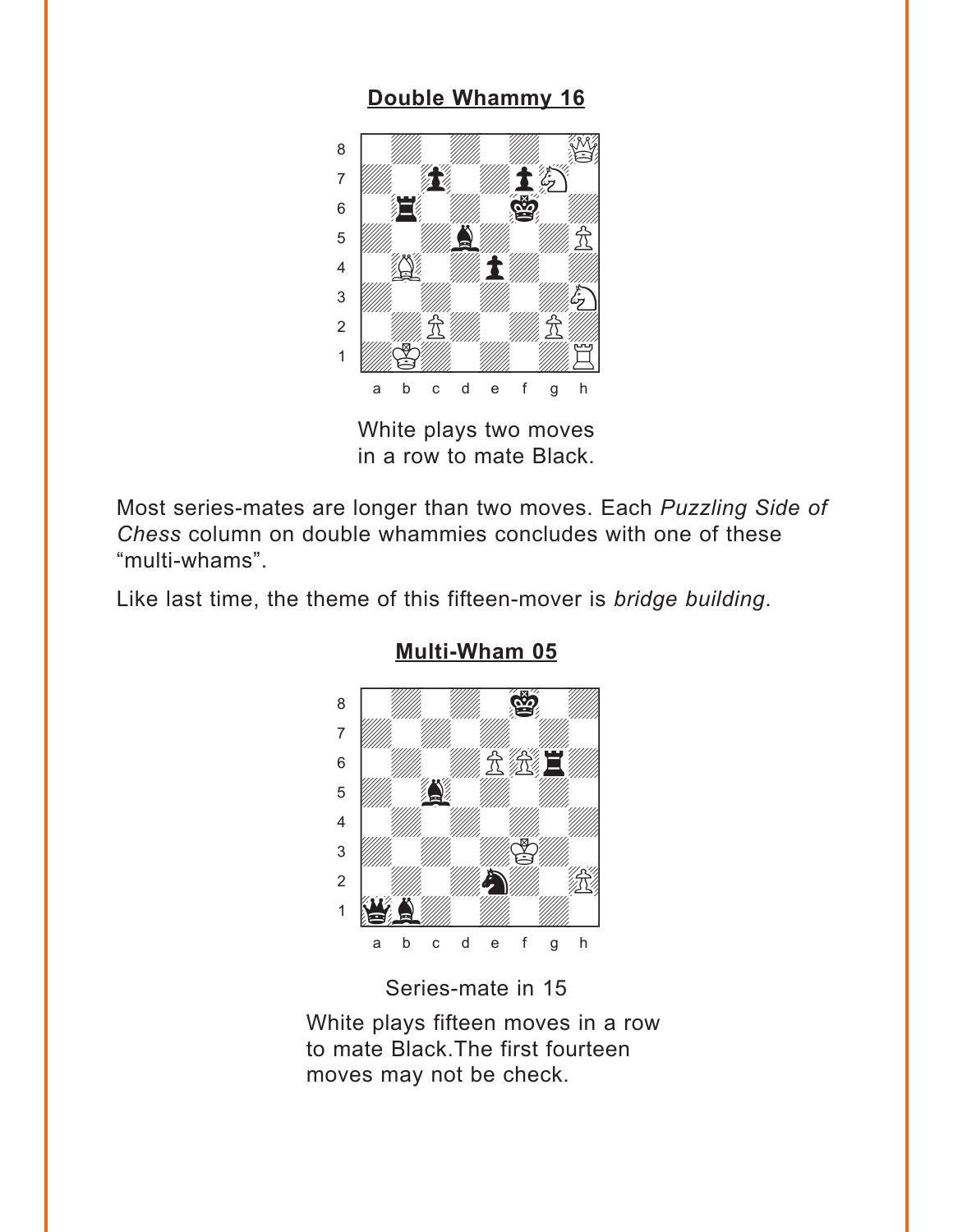# <span id="page-3-0"></span>**SOLUTIONS**

All problems by J. Coakley. Number 14 is from Winning Chess Puzzles For Kids Volume 2 (2010). The others are ChessCafe.com originals (2013).

PDF hyperlinks. You can advance to the solution of any puzzle by clicking on the underlined title above the diagram. To return to the puzzle, click on the title above the solution diagram.



### **Double Whammy 14**

One good turn deserves another!

Double Whammy 15



## $1.$  Bb $8$

The bishop obstructs the last rank and uncovers a pin from the rook on f1.

## 2. Rc8#

The rook checks the king and uncovers a pin from the queen.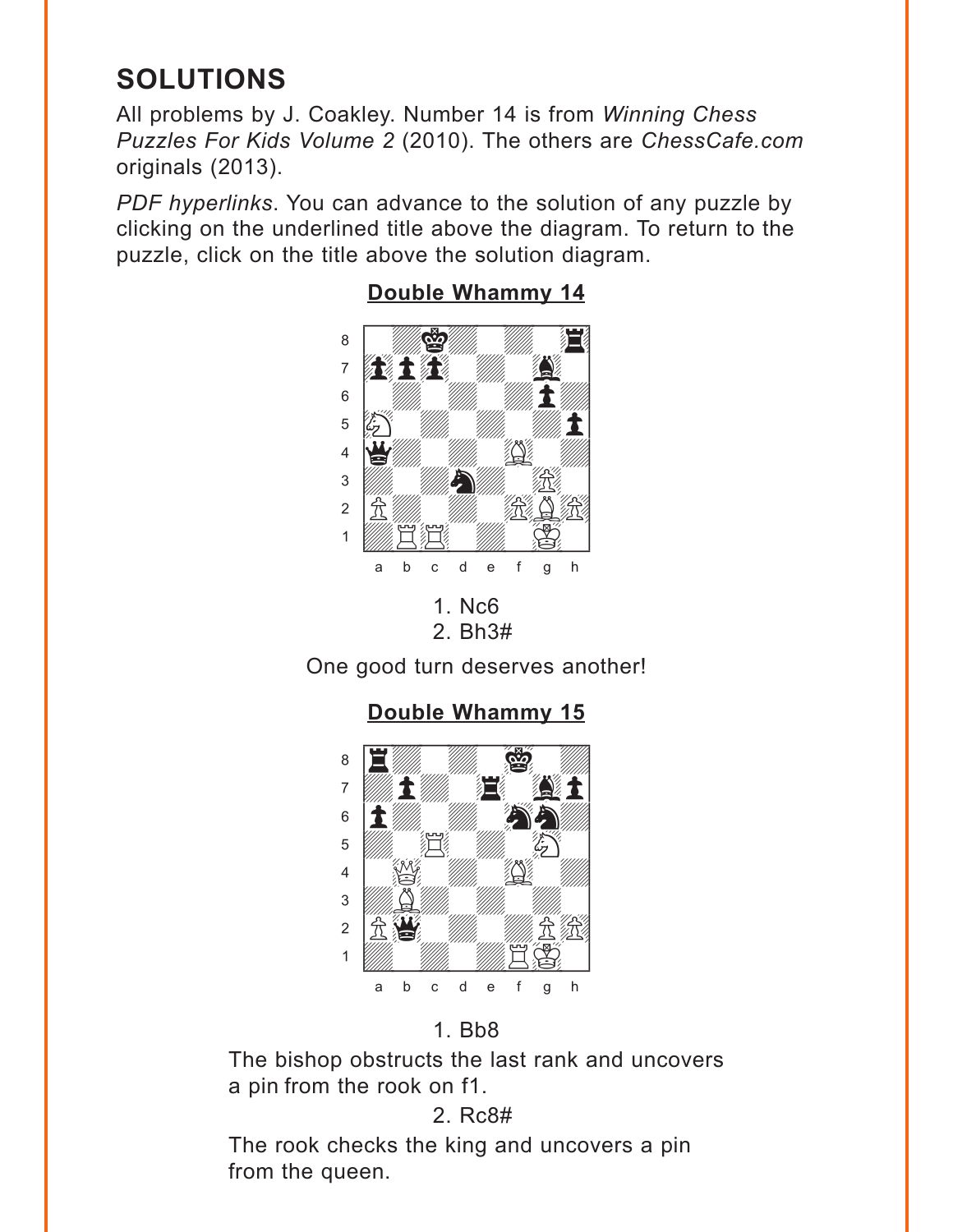### **[Double Whammy 16](#page-2-0)**

<span id="page-4-0"></span>

2. Qa1#

Is any move harder to find than a long queen retreat?



#### **[Multi-wham 05](#page-2-0)**

- 1. h4
- 2. h5
- 3. h6
- 4. h7
- 5. h8=N

Knighting the pawn is the right thing to do.

- 6. Nf7
- 7. Ng5

The knight "builds a bridge" so that the white king can cross the g-file.